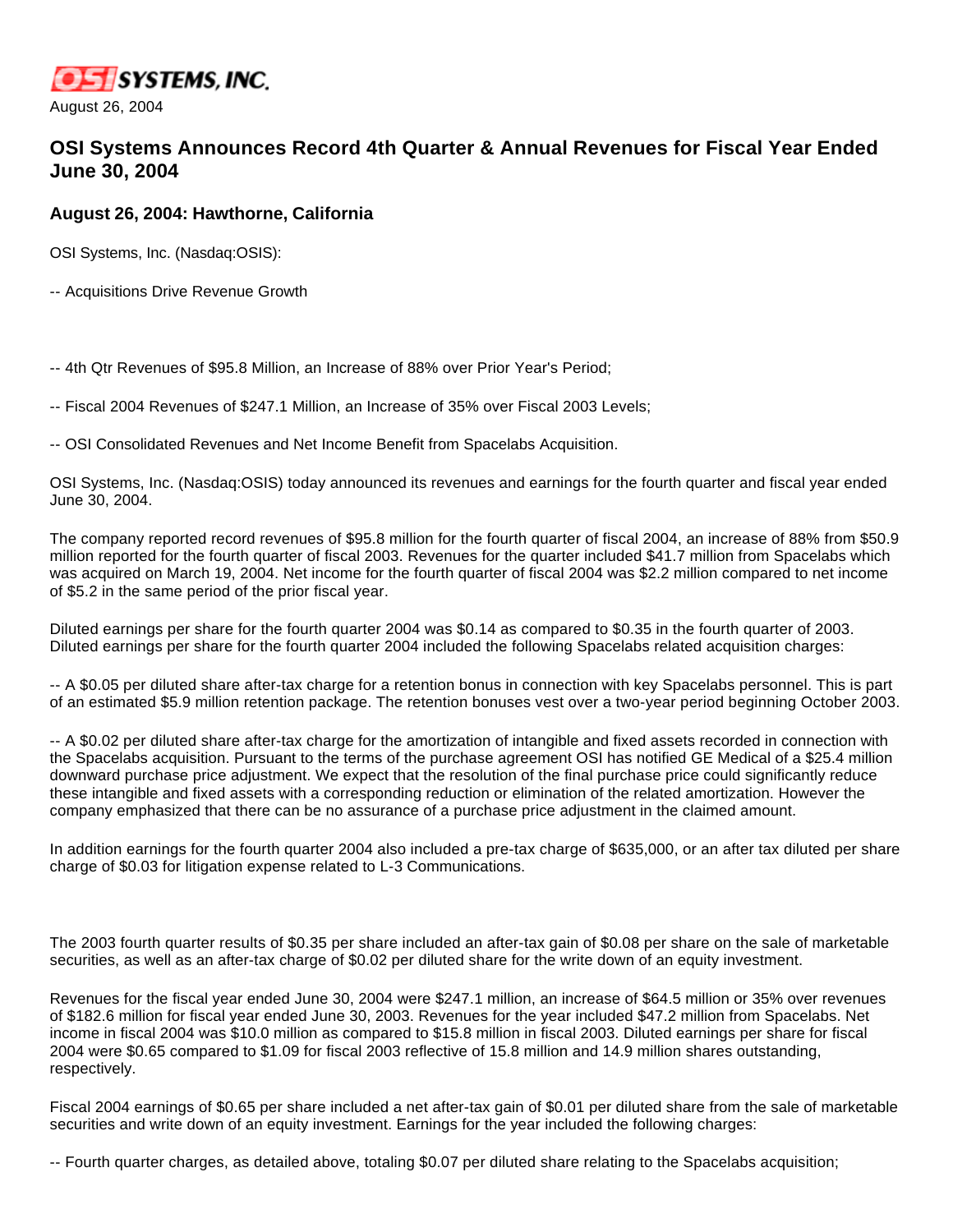-- A full year charge of \$0.08 per diluted share after tax or \$1.8 million pre tax, for legal expenses related to ongoing litigations with L-3 Communications;

-- A first quarter restructuring charge of \$0.05 per diluted share.

Fiscal 2003 earnings of \$1.09 per diluted share included an after-tax gain of \$0.09 per diluted share on the sale of marketable securities, a charge of \$0.07 per diluted share for the impairment of an equity investment, an after-tax charge of \$0.03 per diluted share for deferred acquisition costs, as well as an after-tax charge of \$0.03 per diluted share for legal expenses related to the L-3 Communications litigation.

Deepak Chopra, Chairman and CEO of OSI Systems, commented, "We would like to thank all the employees of OSI for their hard work. ARACOR, our recent security acquisition, and Spacelabs have both contributed positively to our performance this year. The turn-around in the performance of Spacelabs is a testament of the commitment and ability of the management and employees of Spacelabs and the ongoing support of their customers."

Ajay Mehra, President of OSI Systems Security Group, added, "We are pleased with the security business' performance over the fiscal year. For fiscal 2005, OSI's security business will continue to invest in R&D, thus ensuring our position as a technology leader in the global security and inspection industry. We offer the broadest product selection for cargo inspection currently available in the industry."

Beginning with the first quarter of fiscal year 2005, the company will revise its segment reporting from geographic to business segments. In addition, the company has initiated preliminary conversations with various investment banks to evaluate strategic reorganization options as both the Security and Medical businesses are approaching critical mass.

The company is reiterating its revenue guidance of \$392 million for fiscal 2005. For the full year, the company expects profitable revenue growth in each of its business segments. First quarter revenues are expected to be approximately \$90 million with an earnings range of \$0.09 to \$0.11 per diluted share before retention and Spacelabs-related amortization expenses. The company is seeing softness in the first quarter in its opto-electronics business particularly due to weakness in defense electronics.

OSI Systems, Inc. will webcast the live earnings call over the Internet at 2:30 p.m. PT, today. To listen, please log on [www.companyboardroom.com](http://www.companyboardroom.com/) and follow the link that will be posted on the front page. A replay of the webcast will be available shortly after the presentation and will be archived on [www.companyboardroom.com](http://www.companyboardroom.com/). A telephonic replay of the call will also be available from 4:30 p.m. Pacific Time on August 26 until 4:30 p.m. Pacific Time on August 28. The replay may be accessed by calling 800-633-8284 and entering the conference call identification number 21206012.

About OSI Systems, Inc.

OSI Systems Inc. is a Hawthorne, California based diversified global developer, manufacturer and seller of security and inspection systems, medical monitoring products, and optoelectronic-based components, as well as a provider of engineering and manufacturing services. The company has more than 30 years of experience in electronics engineering and manufacturing and maintains offices and production facilities located in more than a dozen countries. OSI Systems implements a strategy of expansion by leveraging its electronics and contract manufacturing capabilities into selective end product markets through organic growth and acquisitions. For more information on OSI Systems Inc. or any of its subsidiary companies, visit [www.osi-systems.com.](http://www.osi-systems.com/)

This press release contains forward-looking statements within the meaning of Section 27A of the Securities Act of 1933, as amended, and Section 21E of the Securities Exchange Act of 1934, as amended. Such statements include information regarding our expectations, goals or intentions about the future. The actual results may differ materially from those described in or implied by any forward-looking statement. In particular, there can be no assurance that such growth will occur either at their expected rates or at all. Other important factors are set forth in our Securities and Exchange Commission filings. All forward-looking statements speak only as of the date made, and we undertake no obligation to update these forward-looking statements.

> OSI SYSTEMS, INC. AND SUBSIDIARIES CONSOLIDATED STATEMENTS OF OPERATIONS (in thousands, except share and per share amounts)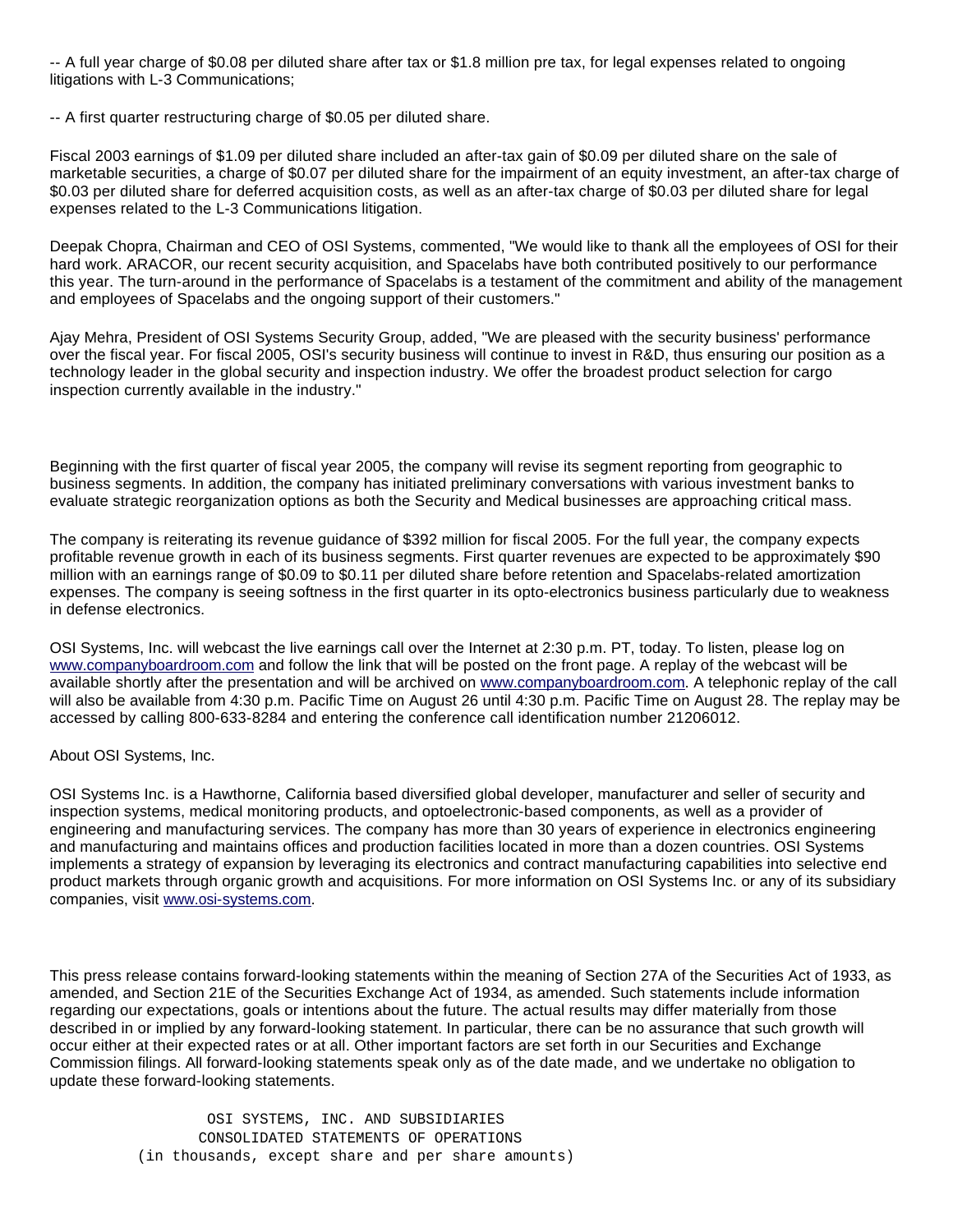|                                                                                                                                            | Three months ended | June 30,                                            | Year ended<br>June 30, |                    |
|--------------------------------------------------------------------------------------------------------------------------------------------|--------------------|-----------------------------------------------------|------------------------|--------------------|
|                                                                                                                                            | 2004               |                                                     | 2003 2004              | 2003               |
| Revenues<br>Cost of goods sold                                                                                                             | 59,178             | \$95,798 \$50,924 \$247,069 \$182,644               | 34,502 163,712 122,661 |                    |
| Gross profit<br>Operating expenses:<br>Selling, general<br>and                                                                             | 36,620             | 16,422                                              |                        | 83,357 59,983      |
| administrative<br>Research and                                                                                                             | 26,107             | 8,096                                               | 54,161                 | 29,160             |
| development                                                                                                                                | 6,685              | 2,403                                               | 14,638                 | 8,865              |
| Restructuring<br>charges<br>Management                                                                                                     |                    |                                                     | 1,061                  |                    |
| retention bonus                                                                                                                            | 1,029              |                                                     | 1,104                  |                    |
| Total operating<br>expenses                                                                                                                |                    | 33,821 10,499 70,964 38,025                         |                        |                    |
| Income from operations<br>Interest income<br>(expense)<br>Write off of deferred<br>acquisition costs<br>Write down of equity<br>investment | 2,799              | 5,923                                               | 12,393                 | 21,958             |
|                                                                                                                                            | (9)                | 202                                                 | 580                    | 786                |
|                                                                                                                                            |                    | (407)                                               | (247)                  | (608)<br>(1, 433)  |
| Gain on sale of<br>marketable securities                                                                                                   |                    | 1,767                                               | 376                    | 1,767              |
| Income before provision<br>for income taxes and                                                                                            |                    |                                                     |                        |                    |
| minority interest<br>Provision for income<br>taxes                                                                                         |                    | 2,790 7,485                                         |                        | 13,102 22,470      |
|                                                                                                                                            |                    | 774 2,189 3,316                                     |                        | 6,521              |
| Income before minority<br>interest<br>Minority interest                                                                                    |                    | 2,016 5,296 9,786 15,949                            |                        | 170 (71) 170 (156) |
|                                                                                                                                            |                    |                                                     |                        |                    |
| Net income                                                                                                                                 |                    | $$2,186$ $$5,225$ $$9,956$ $$15,793$                |                        |                    |
| Diluted earnings per<br>share                                                                                                              |                    | $$0.14$ $$0.35$ $$0.65$                             |                        | \$1.09             |
| Weighted average shares<br>outstanding - assuming<br>dilution                                                                              |                    | 15, 777, 055 14, 921, 328 15, 236, 399 14, 513, 374 |                        |                    |